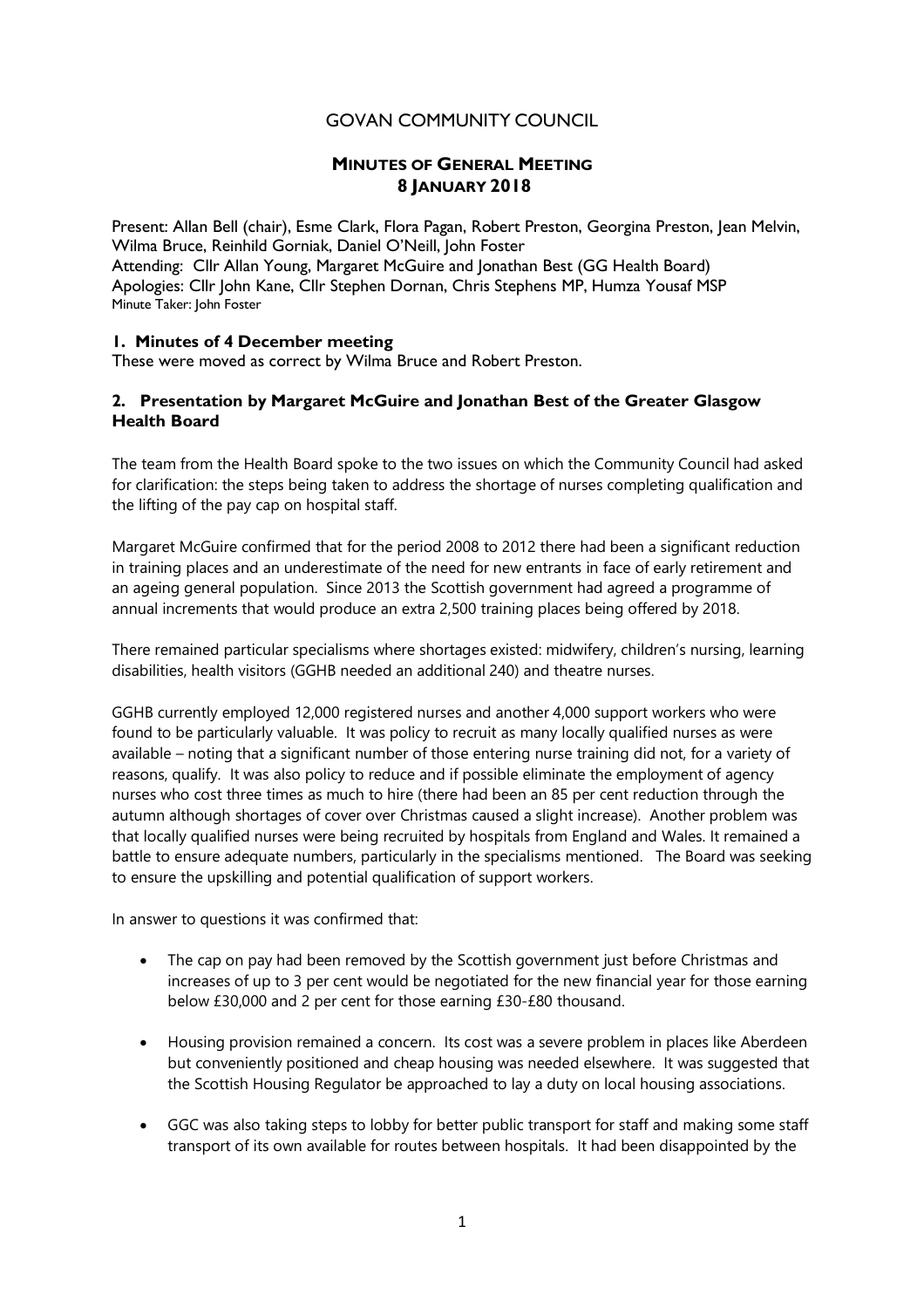cuts in bus provision along Fastrack, and, in light of points raised, Jonathan Best agreed to raise the reduction in night services – particularly of the X19.

- In terms of Accident and Emergency waiting times (where there was a 95 per cent target for less than four hours waiting time) there had been some improvement in the summer on the 70-75 per cent level but a decline in the December period as a result of the scale of flu, chest infections and lately trauma from falls and broken bones. On one day a record 1350 people had presented at the QEUH needing treatment. However, at the end of the previous week the hospital had seen 92 per cent of people within four hours. Over the winter particularly they were encouraging the use of the Victoria for minor ailments and injuries.
- There was no strategy to recruit overseas currently unlike England.
- In response to a question from Danny O'Neill it was conceded that, as things stand at present, the number of student nurses still had not recovered to the 2008 level.

It was suggested that Nial McGrogan might be invited to a future meeting to discuss transport issues and community involvement

The speakers were thanked for their contribution.

### **3. Matters arising minutes of 4 December**

#### *a) Membership of the Community Council*

The Secretary has written formally to the City Council requesting that our membership be increased to 14. There has been no response so far.

*b) Proposals resulting from the 29 September annual strategy meeting with elected representatives – actions to be taken*

### **i) QEUH**

Taken as above.

### **ii) BAE Clyde yards**

Chris Stephens MP will arrange for attendance by shop stewards for our February meeting. The key issue that would determine continuing employment post-2030 remained that of securing the Type 31 Frigates as originally promised. It was noted that the Financial Times on 6 January reported that the Defence Minister was seeking to break the BA monopoly by supporting a consortium of Babcock, Thales, Harland and Wolf and Appledore to bid for a Type 31e contract.

### **iii) Rights of asylum seekers**

Chris Stephens was arranging for attendance by an asylum seeker at our February meeting to discuss the right of asylum seekers to secure paid employment, currently barred.

### **iv) Housing provision for older people**

A letter had gone to the Scottish Housing Regulator as previously agreed and an enquiry lodged with Stephen Lamb (AndersonBellChristie.com) as to the status of provision of housing for older people in the Transformational Regeneration Area plan covering Govan.

### **v) City Bus Transport**

A letter had gone to Humza Yousaf as Minister for Transport asking that the scope for any local authority based regulation should be enabled at *regional* (combined LA) level in the Bill currently before the Scottish Parliament. The SPT-run electronic signage was reported to have virtually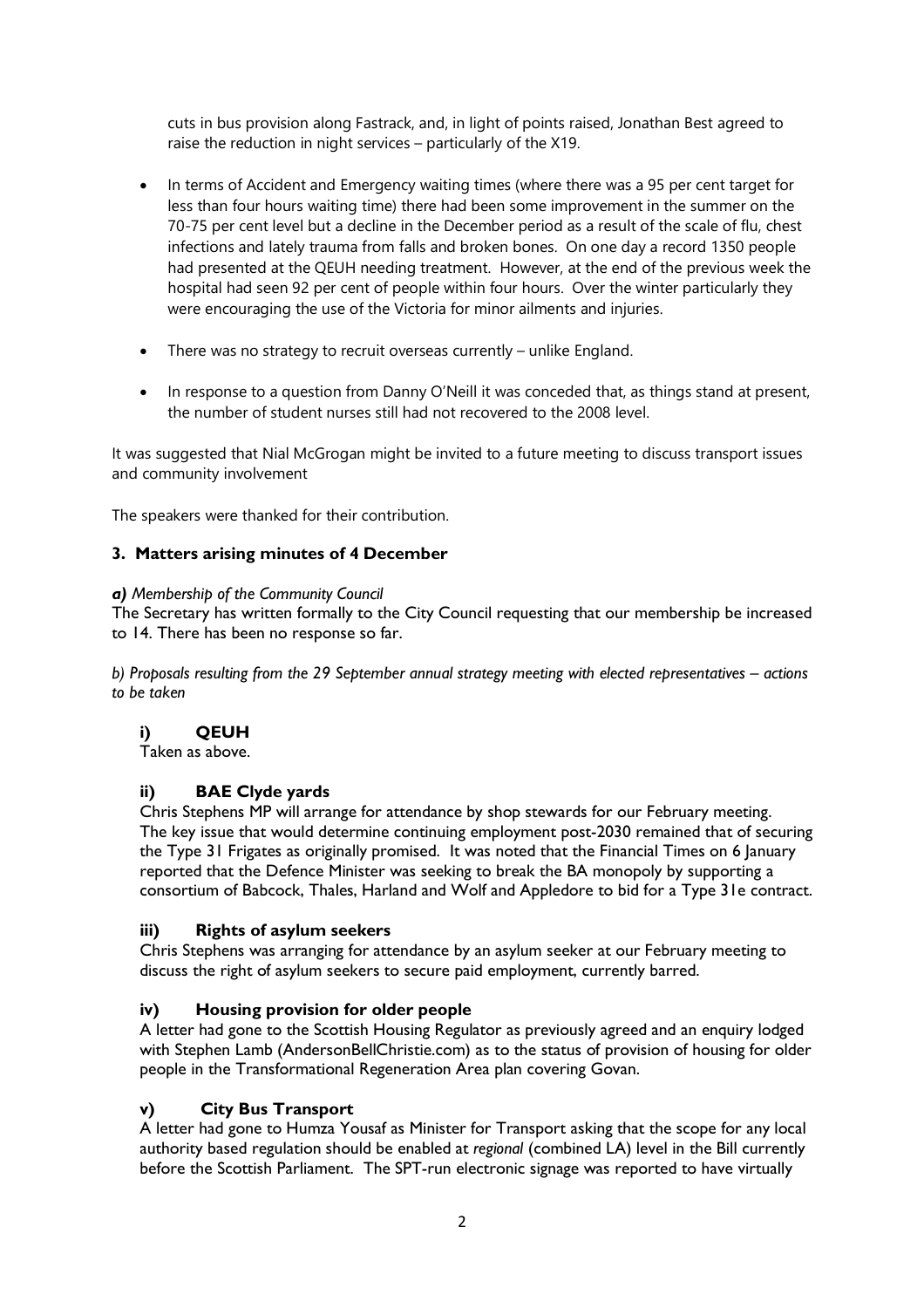collapsed over Christmas. Cllr Young reported that he was continuing to raise this with SPT but that part of the problem arose from the character of information provided by the bus companies, some tracking, some not, and the confusion that arose from this. He and Cllr Kane were continuing raise.

# **vi) New joint initiative against dog fouling**

Cllr Young reported that there was some prospect of resources from LES at the end of this year's budget that could be used for signs and other publicity. Fines imposed were minimal and did not cover the costs of the safety wardens. Because of the difficulty of proof, some consideration might be given to fining those walking dogs who were found not to be carrying bags.

# *c) Proposed overnight accommodation for refugee/asylum seekers in Fairlie Street*

There was no further report – although Cllr Young indicated that a planning application was imminent.

# *d) East Govan CC*

There was no further information – although it was stressed that representation was required given current planning developments.

### *e) Police Issues*

Our Secretary reported that she had received apologies ahead of the December meeting – a major incident required attention. She would write to the Police indicating that in cases where attendance was not possible a report on crime statistics would be welcome. Chair would continue liaison.

### *f) Shopping trolleys*

The situation had manifestly worsened over Christmas. Cllr Kane was continuing liaison with Asda. It was hoped that the February meeting would get a report on how far City Council Chief Executive considered that a by-law could be created to fine offending stores.

### *g) Mary Barbour statue*

On course for unveiling on International Women's Day 8 March 2018.

### *h) Graving dock site: planning permission process commencing*

Cllr Young noted that the New City Vision plans gave priority to the construction of high cost flats and that any heritage centre would only follow later. Danny O'Neill indicated that he had lodged a personal objection on that basis and the lack of provision of affordable housing for rent.

There was no further information on the Ferguson Marine proposal for a working dock and a heritage centre – although some support was indicated at the meeting.

### *i) Lyceum building*

There was no further development. The issue had been discussed at the Central Govan Action Plan.

### *j) Shaw Street-Langlands Road circuit: traffic hazard*

There was still no response from James Rodden of LES about an assessment – covering traffic flow between 8.30 and 11 am – of traffic hazards arising from the current two-way traffic system.

### *k) Scottish Fire and Rescue Service*

There was no further information on the local consequences of the Local Service Delivery Review Report. Opposition should be voiced at any reduction in fire tenders locally.

# **4. POLICE REPORT**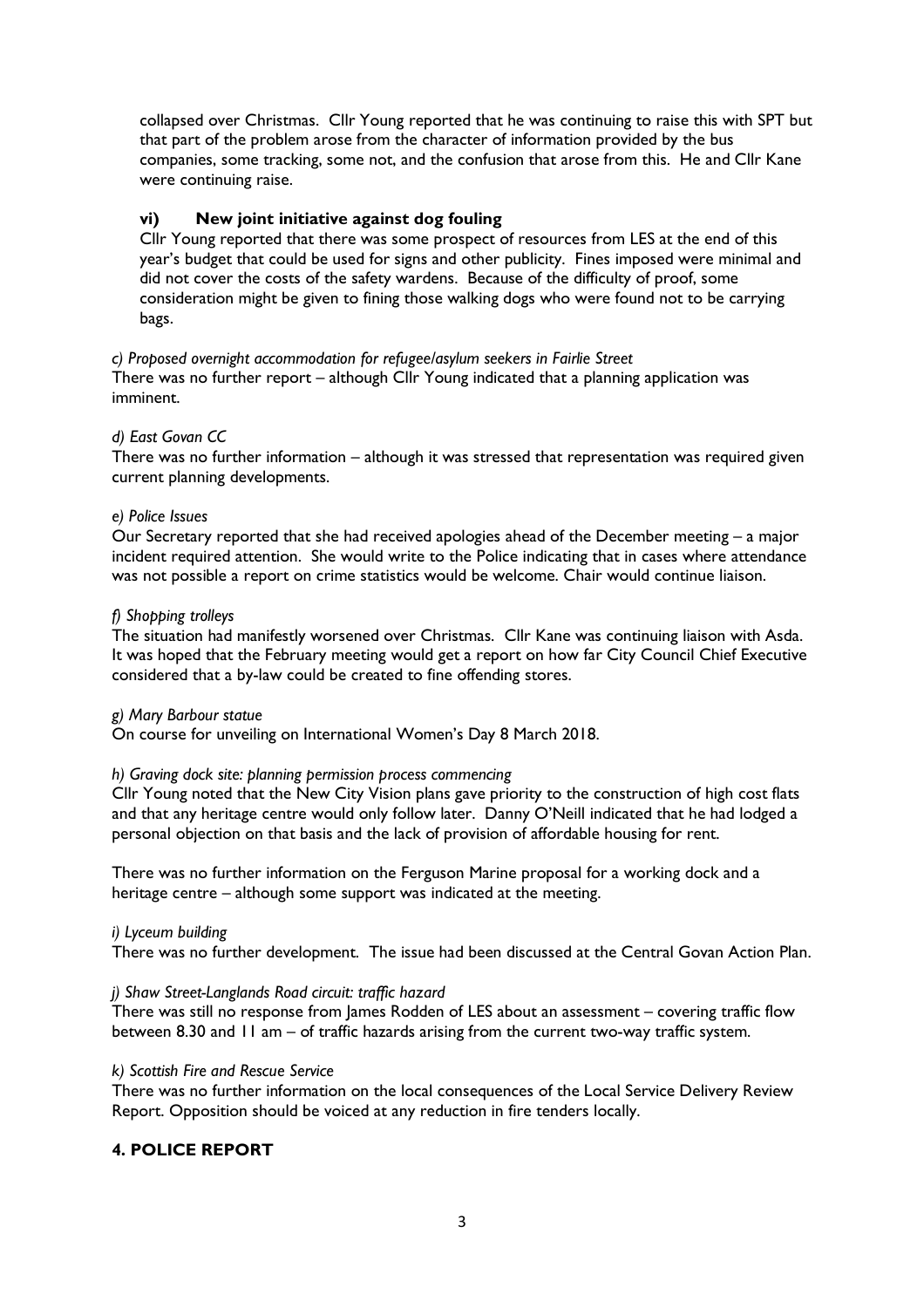No police representative was present.

# **5. COMMUNITY COUNCIL ORGANISATION**

### **a) Accounts**

The accounts had now been lodged with the City Council and the annual grant received.

### **b) Changing signatures on the bank account with the Royal Bank of Scotland**

The forms were now awaiting signature. An account book had been purchased

### **c) Community Council responsibilities**

Danny O'Neill offered to set up members' smart phones to speak to the new twitter account which so far had fifty followers.

### **6. PLANNING**

There was none.

# **7. CORRESPONDENCE**

There was none.

# **8. NEW ISSUES**

*a) Food banks*

It was noted that Asda did not provide a food bank trolley but that the Preshal Trust operated collections at its base in 6 Aboukir Street, Linthouse.

#### *b) Coming Home Team*

This charity to support returning services personnel valued donations of any kind – food but also household items. It was based in the Pearce Institute.

### *c) Road conditions*

The deterioration of road surfaces during the winter was noted with dangerous potholes reappearing: Elder Street and Harmony Row were mentioned – as was the roundabout in Ibrox. The islands in Golspie Street at Harmony Row were flooded and posed problems for those with prams.

### *d) Housing development at Water Row*

Our Secretary reported on discussions with developers and architects involved in the initial planning of the housing development just north of the Cross. It was hoped that this would be fully integrated into the Govan townscape and planning ensure a mixture of tenure so that local people shared in the new housing. It was hoped CC members would fully involve themselves in the planning process.

### *e) Relocation of food bins: Langlands Road tenements*

Cllr Young indicated he would investigate why food bins have been removed from the backs at 233 Langlands Road and new food bins placed at the park railings on the other side of the road.

### *f) Govan Loves Christmas*

The meeting indicated its appreciation of the event and the provision of free rides and treats for children. It was hoped that in future better press coverage could be secured for what was a major local success.